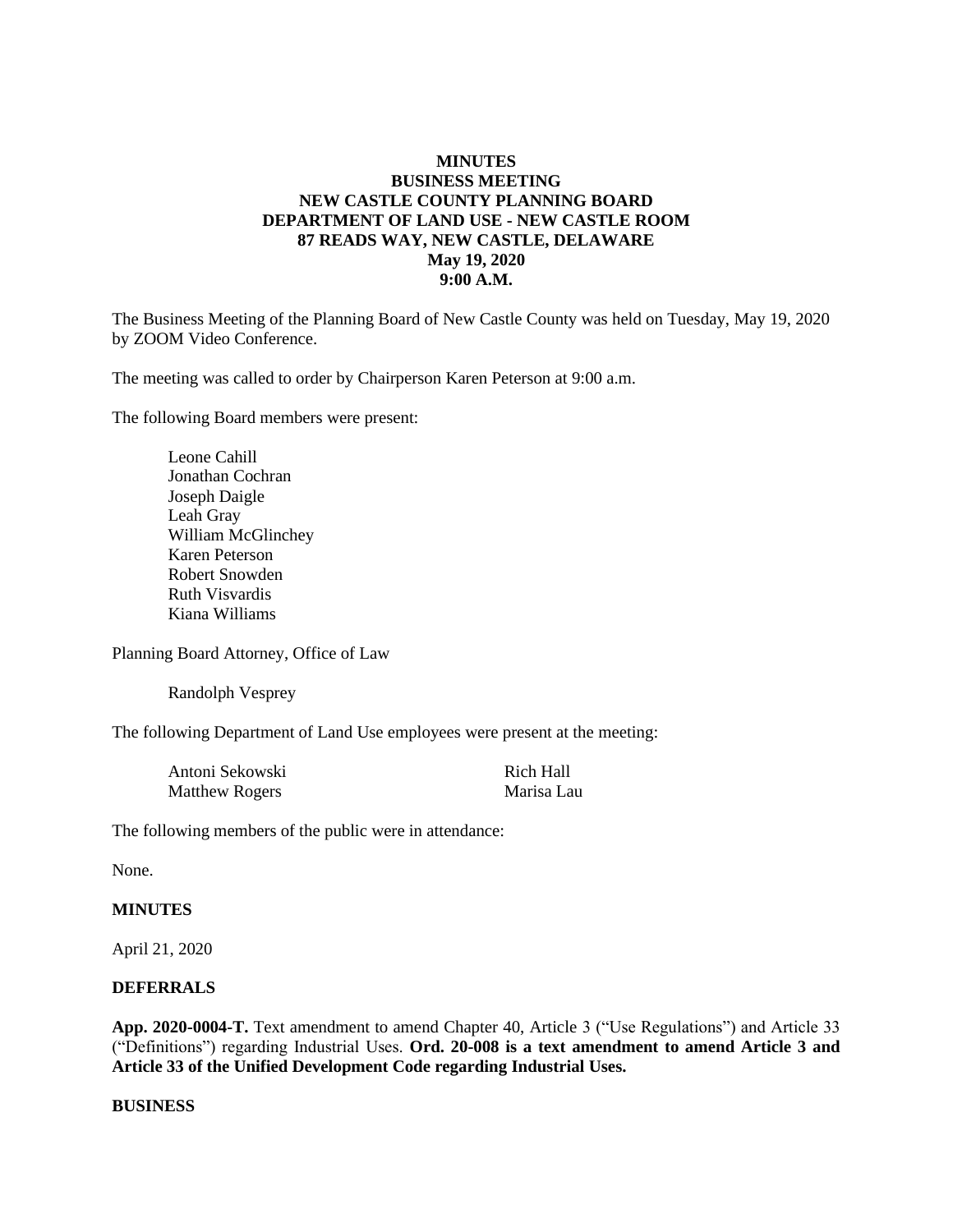**App. 2019-0793-T.** Text amendment to amend Chapter 40, Article 31 ("Procedures and Administration") regarding the text amendment process. **Ord. 19-120 is a text amendment to amend Article 31 of the Unified Development Code regarding text amendment process.**

The Department has considered the *Standards for Text Amendment* in Section 40.31.420, A through G, and comments received from agencies and the public. Based on this analysis the Department recommends **DENIAL** of Ordinance 19-120.

At a business meeting held on May 19, 2020, the Planning Board considered the recommendation presented by the Department of Land Use. The Planning Board voted on a motion by Ms. Peterson, seconded by Mr. McGlinchey, to recommend **APPROVAL** of Ordinance 19-120. The motion was adopted by a vote of **8-1-0-0** (Yes: Cahill, Cochran, Daigle, Gray, McGlinchey, Peterson, Snowden, Williams; No: Visvardis; Abstain: None; Absent: None).

In discussion preceding the vote the following comments were offered by the Board:

Mr. McGlinchey, Ms. Visvardis and Ms. Gray asked for information on the context for this piece of legislation, and whether there were any specific events that precipitated or directly led to the introduction of the Ordinance. Ms. Peterson, Board Chair, replied that the Sponsor's testimony and written statement submitted following the hearing did not mention any events. She concluded that the proposed amendment was a matter of principle related to the Separation of Powers doctrine. In his reply, Rich Hall, General Manager of Land Use, summarized the key points made during the public hearing and provided an overview of the text amendment process. The requirement for the Department of Land Use and Office of Law to perform a review of land use legislation prior to introduction draws on their considerable professional expertise in implementing the UDC and allows the departments to advise County Council on the impact of legislation. This comprehensive review provides important factors for the Sponsor to consider prior to introducing legislation.

Mr. Snowden asked whether the Sponsor had indicated that legislation was being delayed by the current 14-day working day period. Ms. Peterson replied that the Sponsor's testimony and statement indicated that the main concern was the Separation of Powers doctrine. Mr. McGlinchey asked the Department to comment on what the impact would be if the fourteen (14) working day period was reduced to ten (10) working days as proposed. Mr. Hall replied that a difference of four working days would not significantly impact the review process, the critical issue is whether new land use legislation must be submitted to Department and Law for comment prior to its introduction.

Ms. Peterson made a motion to approve Ordinance 19-120 making the following statement: "I agree in principle with the proposed Ordinance. During my twenty-two (22) years as a legislator—eight (8) as President of County Council and fourteen (14) as a State Senator—never once was I or any other legislator required by law to submit legislative proposals to the executive branch of government prior to their introduction. To me, that does violate the separate of powers doctrine. A legislator should be able to introduce whatever legislation they like, good, bad or indifferent, and let the review process, which is done in public, separate the good from the bad. The Department draft recommendation concludes in the *Standards for Text Amendments* section that "the proposed changes…would hinder the ability of the Department of Land Use and Office of Law to convey essential information on impacts that proposed amendment may have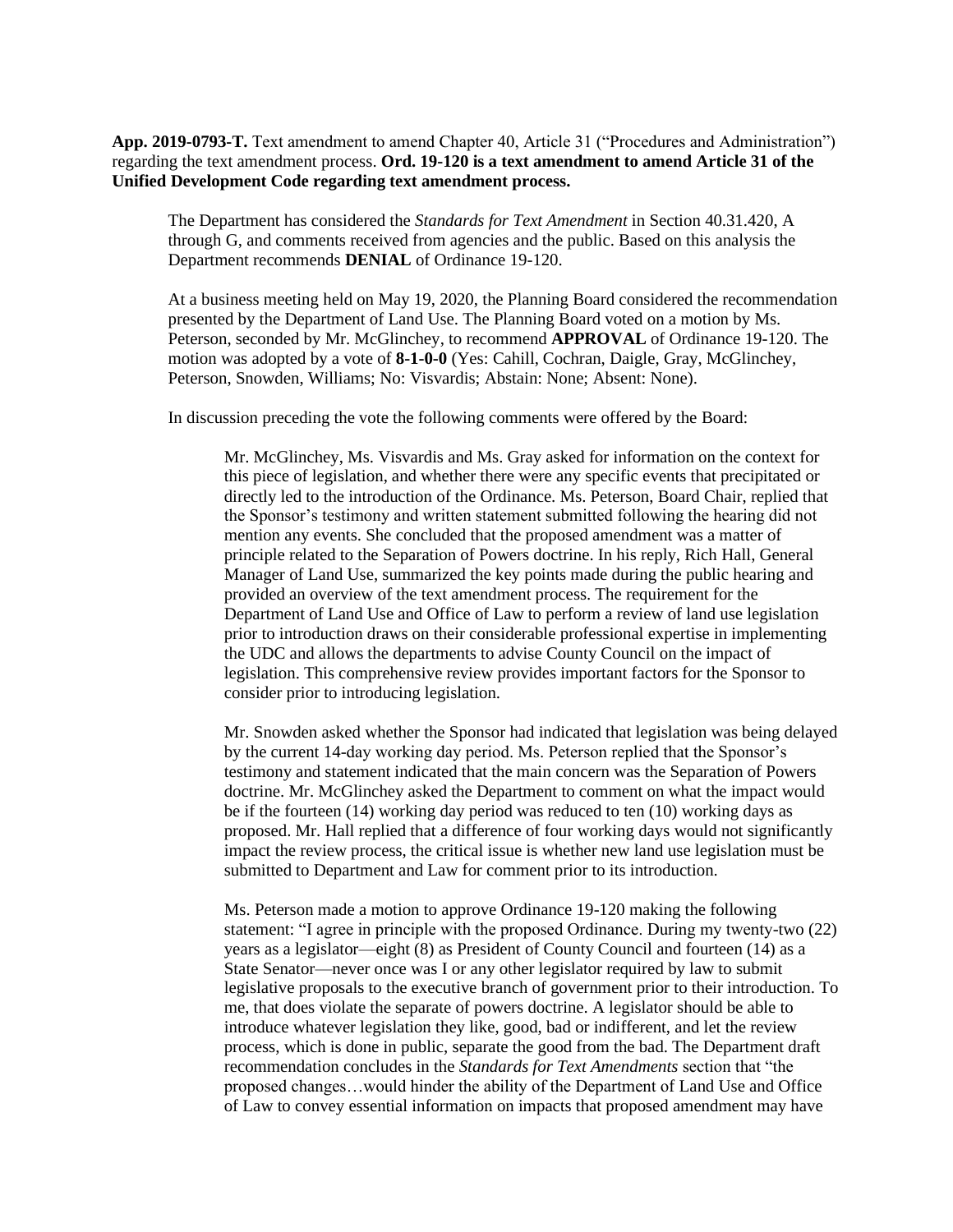on County Code, government operations, services, and finances." First, conveying essential information about a proposed ordinance can occur just as well after introduction as before. The main difference is that conveying this information after introduction requires that all discussions take place in public. Secondly, all ordinances that propose amendments will have some impact on the County Code and government. However, none of those ordinances must be submitted to the respective executive branch agency prior to introduction. That is why the current law makes no sense to me. I do have an issue with the proposed Ordinance in that it only fixes one of the Separation of Power problems. The other is found in Section 14.01.007 of the County Code. That section says that the County CFO shall attach a fiscal note to each proposed ordinance and resolution prior to its introduction—so the same requirement. The CFO has 10 business days to attach a fiscal note or the council member may proceed without one; that might be where the proposed change from 14 to 10 days comes from in this Ordinance. It is interesting to note that the one exception to that fiscal note requirement is for the annual budget, which is the biggest expenditure of all. Why the budget review has to follow introduction, rather than precede it, makes no sense to me. There's no reason why the same procedure cannot be followed for all ordinances and resolutions. While I support this Ordinance in principle, I'm concerned that it leaves a provision intact that seems to violate the same doctrine that this Ordinance attempts to fix. This Ordinance can't be amended or substituted to fix this problem because it would require a title change, meaning that [addressing that problem] would require a whole new ordinance and the process would have to start over again. If Ordinance 19-120 were to pass, I hope that the Sponsor would go back and make the fiscal note section of the code consistent with this [UDC text amendment] section."

Mr. McGlinchey noted that the Ordinance, by making the pre-application review discretionary rather than mandatory, would not solve the transparency issue that the Sponsor had raised. He also stated that he would consider it to be a best practice for legislators to get input from the Department in order to introduce effective and comprehensive legislation, and that such communication with the Department would add value to the text amendment process. However, it may not be necessary to evaluate these philosophical differences. County Council imposed the pre-application review requirement itself. Therefore, Council clearly has the right to remove the requirement to submit legislation to the Department and Law prior to its introduction and to wait fourteen working days before the legislation can be introduced.

Mr. Snowden stated that he found the Department's rationale for the current text amendment process, quoted earlier by the Chair, persuasive. However, it comes down to a matter a timing for when the Department can provide input during the legislative process for UDC text amendments. Clearly, there are five other steps in the process where the Department can make its views known.

#### **REPORT OF COMMITTEES**

None.

## **REPORT OF GENERAL MANAGER**

Rich Hall, General Manager of the Department, reported that the Department's online services for permitting, plan review and inspections are being well utilized during the COVID-19 crisis, and staff continues to try to enhance them. There have been a few glitches, but the Department has received